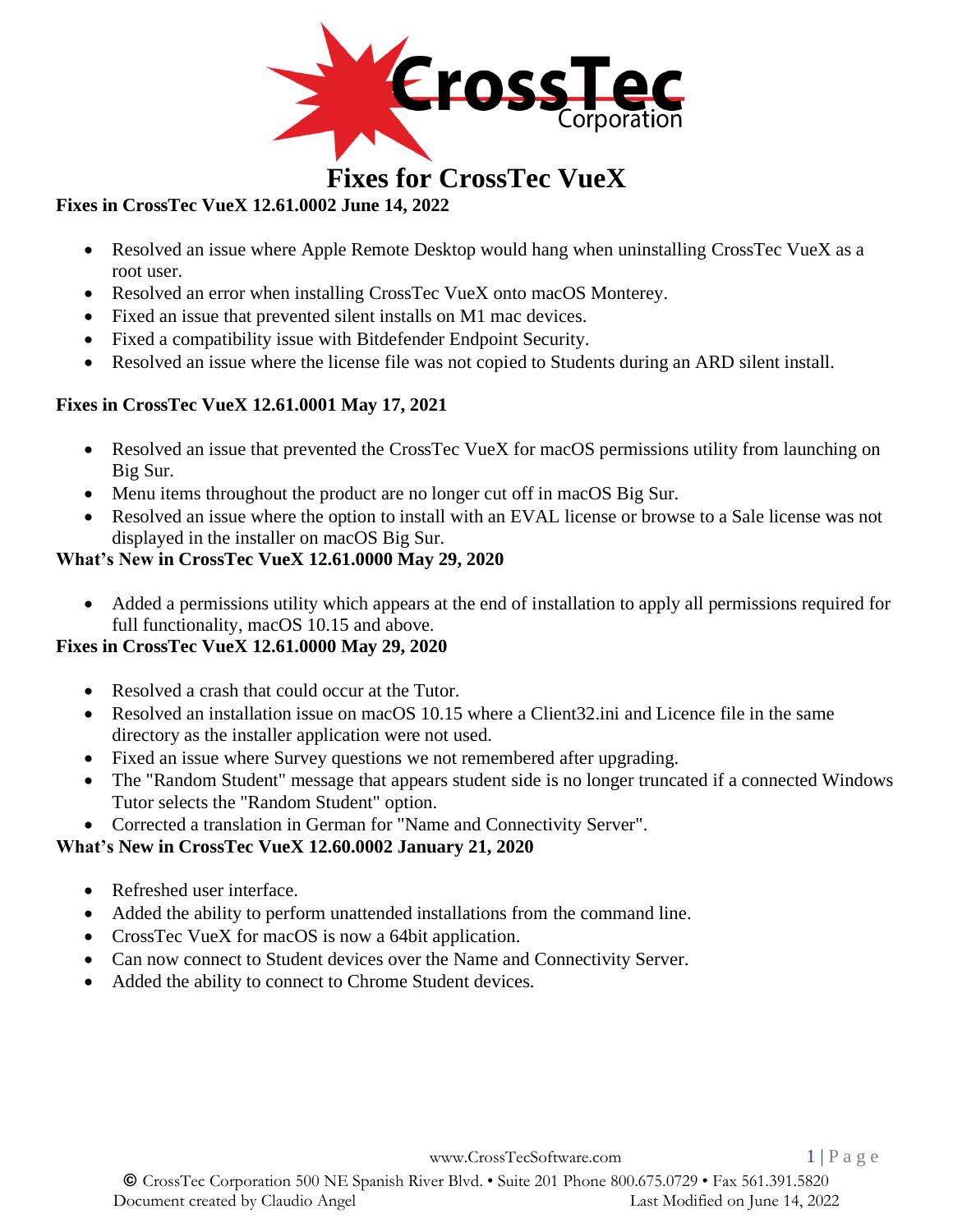

# **Fixes in CrossTec VueX 12.60.0002 January 21, 2020**

- Resolved an issue where the installation language drop down obfuscated the Japanese text option.
- CrossTec VueX for Mac is supported on 10.10 macOS (Yosemite) and above.
- Updated mobile configuration file to include access to certain file locations for File Transfer and Send/Collect work features.
- Fix applied so Chrome Students can receive a full screen show preventing them from closing it.
- Resolved an issue where Chrome Student thumbnails were lost if a Tech Console or another Tutor connected while a student is already connected to.
- Added the ability to apply a license to the Tutor at any point within the evaluation period.
- Students will now auto reconnect to the active Tutor if network connection is lost and restored at the Tutor.
- Fixed an issue where Survey answer buttons we truncated.
- Chrome Students now auto reconnect to Tutors using the latest versions of macOS.

### **What's New in CrossTec VueX 1.30.3 November 8, 2016**

• Now fully Support on MAC OS 10.12

### **What's New in CrossTec VueX 1.30.2 June 10, 2016**

- Now fully Support on MAC OS 10.8
- Enhanced Wireless settings Within 1.30.2 enabling the wireless network option will now automatically enable the Low bandwidth and colour reduction modes

# **Fixes in CrossTec VueX 1.30.2 June 10, 2016**

- Resolved issue whereby the Room name would be preserved when upgrading
- Fixed issue where the Student thumbnail is not removed from the Tutor when the student leaves a room
- Fixed issue with accented characters displays incorrect in Chat and Message
- Resolved issue when the Student would not auto reconnect when using mobile room mode
- Resolved issue to stop Tutor going to sleep while a show is in progress

#### **What's New in CrossTec VueX 1.30.1 March 2, 2016**

- Full support for Mavericks, Yosemite and El Capitan
- Tablet compatibility The CrossTec VueX Mac Tutor Console can now connect to iOS Students. Features supported when connecting to iOS Students includes the following:
	- o Student Register.
	- o Lesson objectives.
	- o Receive Messages from the Tutor.
	- o Group or 1:1 Chat.
	- o Student Survey.
	- o Real-Time Instruction (Show Mode).
	- o Watch and Thumbnails (While the Student is within the Student application)

#### [www.CrossTecSoftware.com](http://www.crosstecsoftware.com/) 2 | P a g e

© CrossTec Corporation 500 NE Spanish River Blvd. • Suite 201 Phone 800.675.0729 • Fax 561.391.5820 Document created by Claudio Angel Last Modified on June 14, 2022